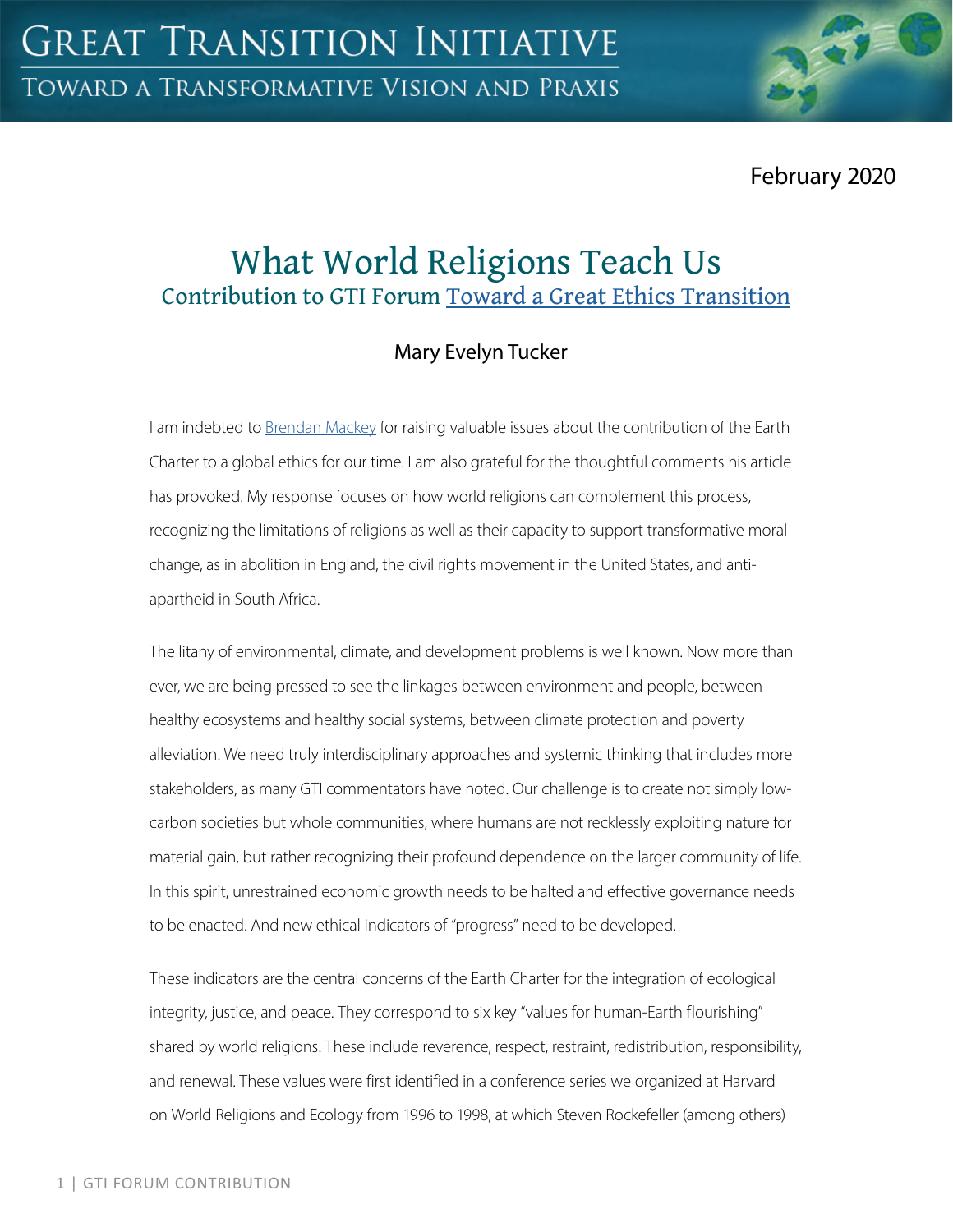presented. The Earth Charter in its drafting stage was included in each of the conferences. John Grim and I expanded on these values in *Ecology and Religion* (Island Press, 2014).

The conferences highlighted viable human-Earth relations in scripture, in ritual, and in ethics. Over 800 scholars participated and ten volumes were published by Harvard. The Forum on Religion and Ecology was formed at the culminating conference at the United Nations in 1998. It is now based at Yale, where a major [website](http://fore.yale.edu/) was created to assist research, education, and outreach in this area. In the last twenty-five years, a new field of study has emerged in colleges and seminaries, and a new force for change has arisen within religions communities.

Statements on the environment, on climate change, and on eco-justice have been released by leaders from different world religions and indigenous traditions. Many religious groups cite the Earth Charter. The Pope's encyclical *Laudato Si* is a major document in bringing together eco-justice concerns. The Earth Charter is referenced in the encyclical. While religions have their problematic dimensions, including intolerance, dogmatism, and fundamentalism, they also have served as wellsprings of wisdom, as sources of moral inspiration, and as containers of transforming ritual practices.

The key components of the Earth Charter are (1) cosmological context, (2) ecological integrity, (3) social equity, (4) economic justice, and (5) democracy, non-violence, and peace. These six components of a sustainable future have their counterparts in the values for human-Earth flourishing that are shared among the world's religions.

#### Cosmological Context

All cultures have been grounded in the stories they tell regarding the nature of the universe, the evolution of the Earth and of life, and the destiny of humans in this context. These cosmological stories provide accounts of the creation and evolution of life and the purpose of humans. As humans are currently trying to navigate their way between scientific accounts of evolution and the multiple religious stories of creation, the Charter articulates a broad, simple, and inclusive sensibility that Earth is our home, our dwelling place within the larger cosmos.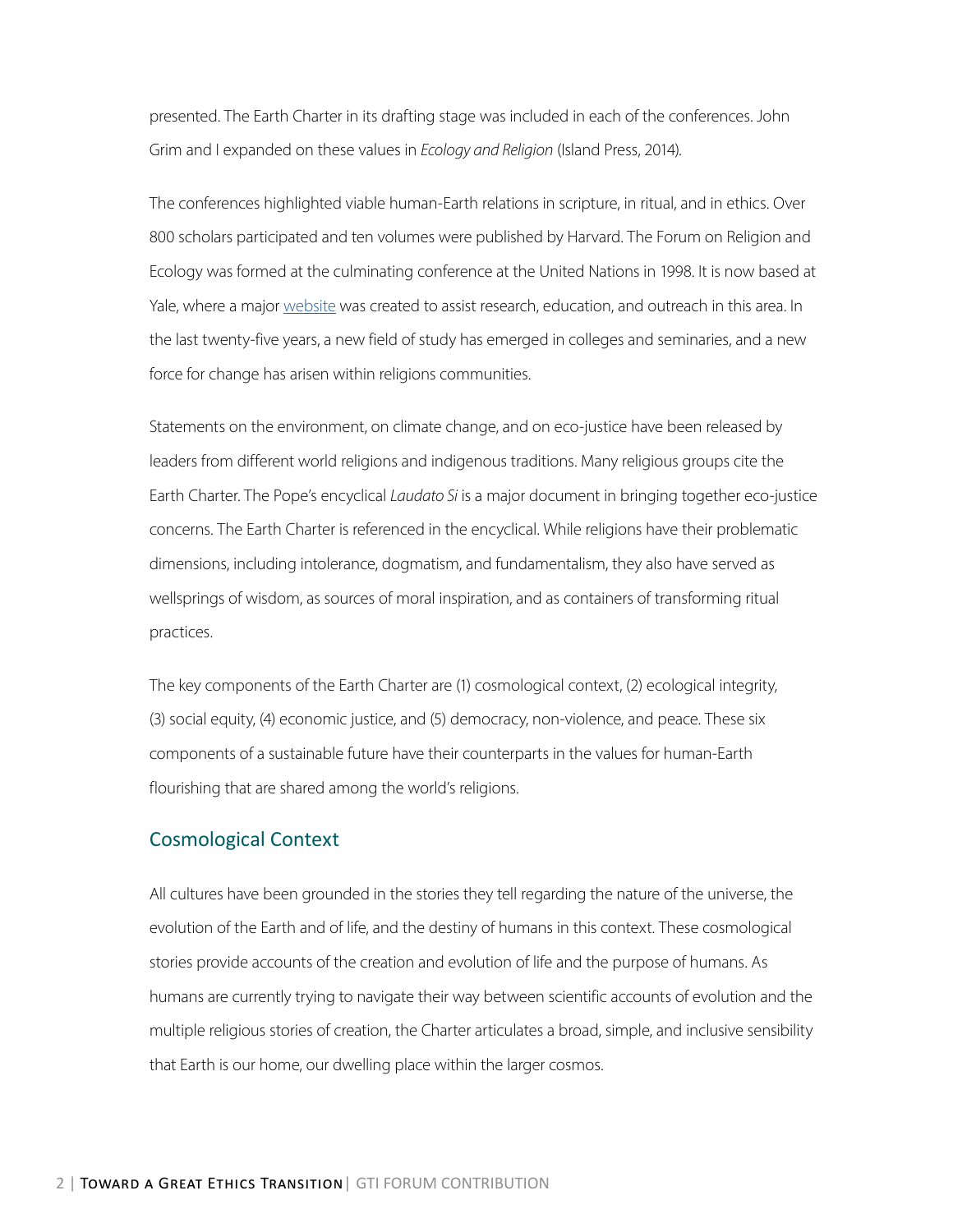This enlarged perspective of home may be a critical foundation for articulating a future that is both sustaining and flourishing. The Charter recognizes that we are part of a large family of life, including not only other humans but also other species. The interdependent quality of the Earth community is celebrated along with the fact that the conditions for life have been evolving for billions of years: "Humanity is part of a vast evolving universe. Earth, our home, is alive with a unique community of life. The forces of nature make existence a demanding and uncertain adventure, but Earth has provided the conditions essential to life's evolution."

Thus to speak of the broadest context for the flourishing of bio-social systems, we need to be reminded of the cosmological, evolutionary story of life's emergence. The religious response to this is one of reverence, a quality shared by many scientists who are deeply inspired by their study of nature from cells to galaxies, enhanced now by powerful microscopes and telescopes. The intricacy and complexity of life is valued from both a spiritual and a scientific perspective. Awe and wonder become expressed through the shared experience of reverence. The *[Journey of the Universe](https://www.journeyoftheuniverse.org/)* film and book reflect this process.

### Ecological Integrity

The broad context for a sustaining and flourishing future from the Earth Charter is preserving ecological health and integrity. Without such a basis for healthy ecosystems, there can be no longterm basis for the continuity of human life. It is expressed succinctly in the Preamble as follows: "The resilience of the community of life and the well-being of humanity depend upon preserving a healthy biosphere with all its ecological systems, a rich variety of plants and animals, fertile soils, pure waters, and clear air."

The response of religious communities to this call for biological protection is the principle of respect for the rich diversity of life and the ecosystems that support life. Without such respect, environmental exploitation will continue, and we may irreversibly damage the ability of ecosystems to renew themselves. This is further spelled out in the Charter as protecting and restoring Earth's ecosystems; preventing harm through the precautionary principle; adopting effective patterns of production, consumption, and reproduction; and advancing the study of ecological sustainability.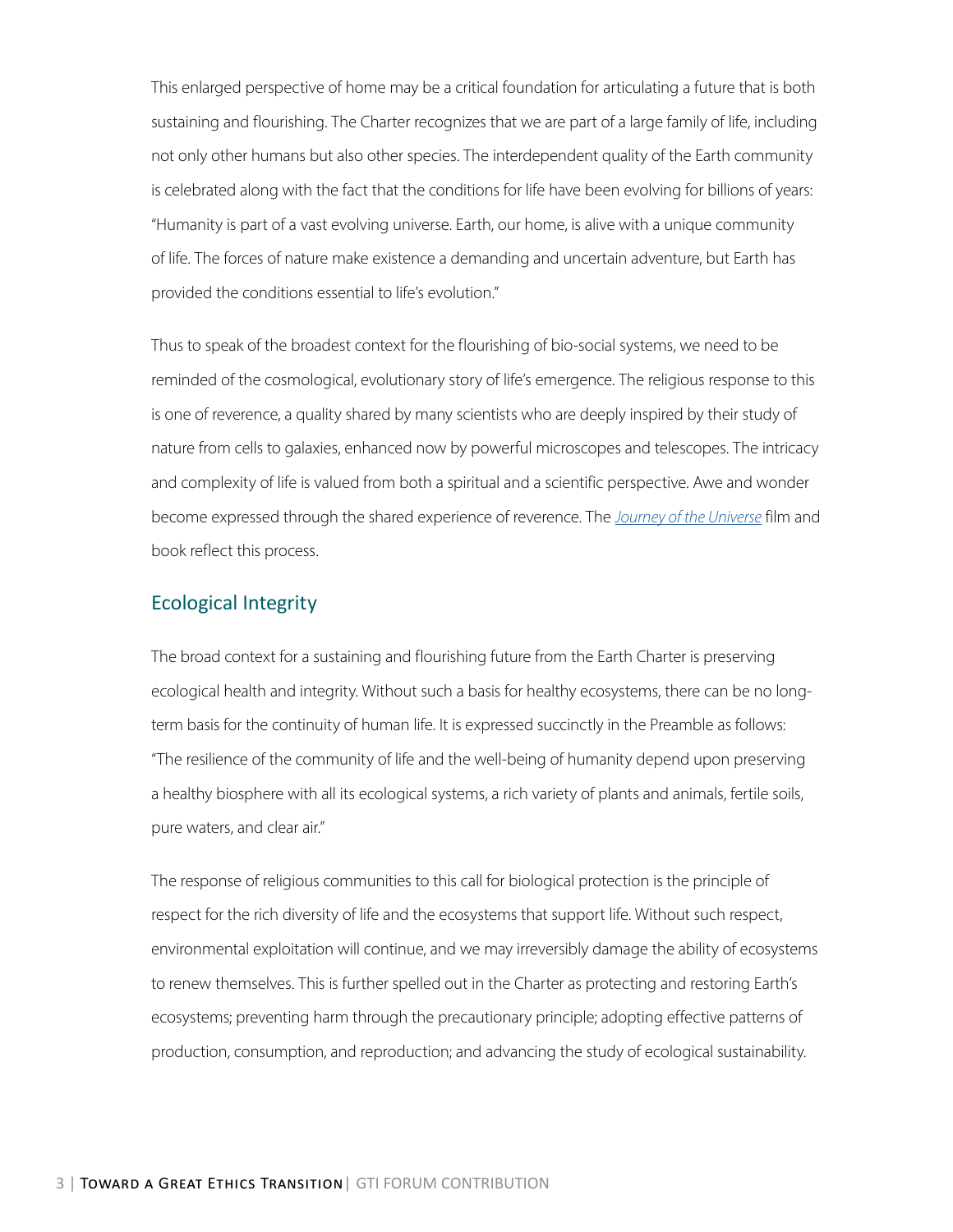#### Social and Economic Justice

The next section of the Charter highlights social and economic justice, another key concern of the world's religions. The religious virtues of restraint in use of resources, as well as redistribution of wealth through charitable means, complement the Charter's principles. All of the world's religions encourage moderation in personal behavior as well as in the accumulation or use of material goods. In addition, the world's religions express a strong concern for the suffering of the poor and for inequality between the wealthy and those in need. Charitable giving is valued as a fundamental religious act.

The Charter calls for poverty eradication, equitable development, gender fairness, and nondiscrimination regarding minorities and indigenous people. Thus justice is seen as balance of ecological, economic, and social factors. The term that many of the religions are using to describe this is "eco-justice," where biological and human health are seen as indispensable to one another. Indeed, preserving ecological integrity and protecting social and economic justice will require an integrated understanding of human-Earth relations.

In addition to restraint and redistribution, a broadened sense of ecological virtue is required. Women who do so much unpaid work to sustain their families, especially in developing countries, need to be valued and respected. The same applies for other minorities and for indigenous peoples who have preserved valuable environmental knowledge in many parts of the world. While the religions still have a way to go in recognizing the dignity and value of women and the communities of indigenous peoples, some progress is being made in this regard.

#### Democracy, Non-violence, and Peace

Finally, the Earth Charter recognizes that democracy, non-violence, and peace are necessary ingredients for a sustaining and flourishing future. From the perspective of the religious communities, democracy requires a fundamental sense of responsibility to future generations of the community of life — human and more than human. Non-violence and peace encourage the renewal of inner and outer peace, something that religious communities have tried to foster for millennia. Spiritual practices such as prayer and contemplation, yoga and tai ch'i, ritual and rites of passage have been developed to foster peace and non-violence for individuals and communities.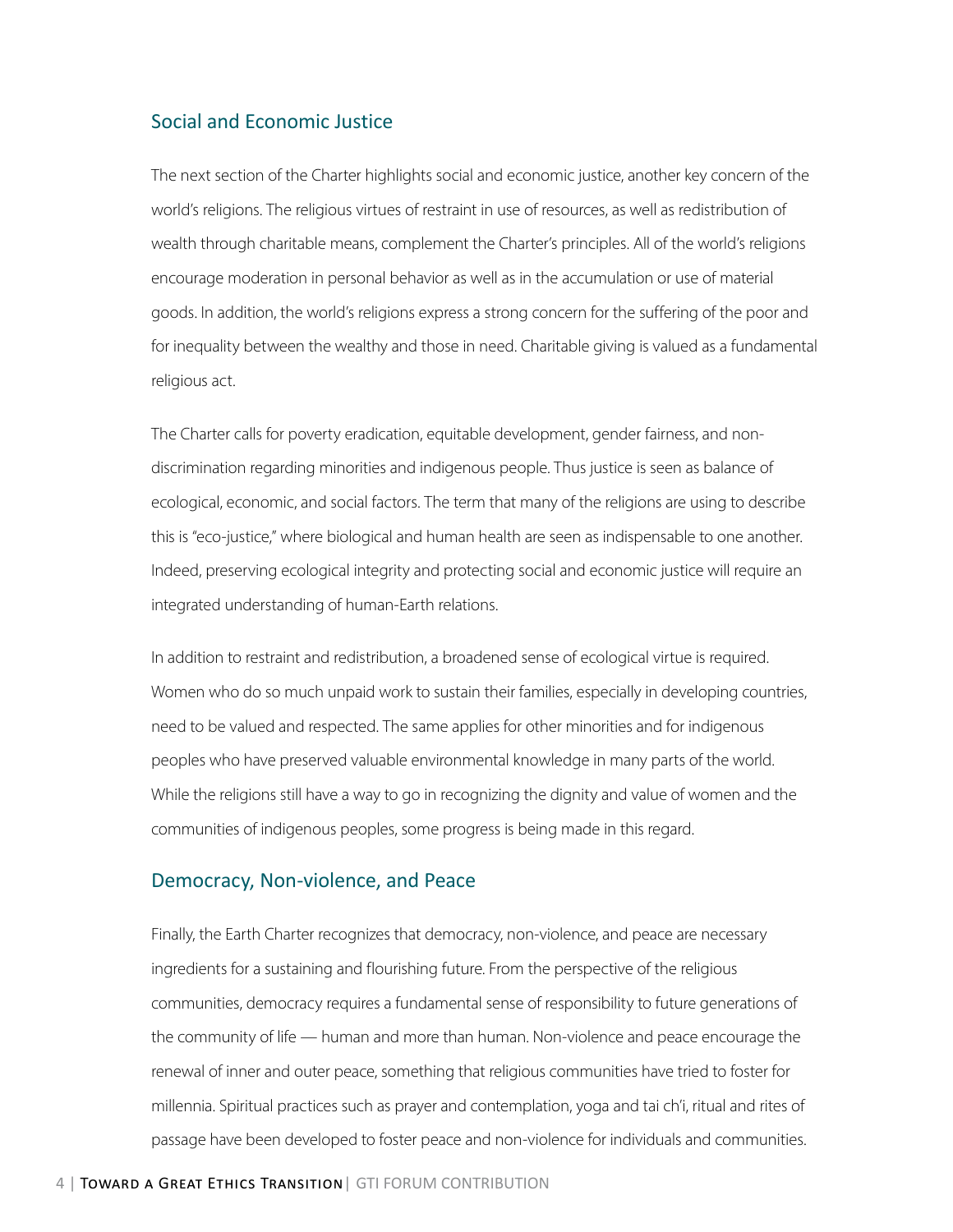Of course, it should be noted that non-violence has not always been practiced, but it is one of the reasons why Gandhi, Tolstoy, and Martin Luther King are so widely admired. The principles in the section of the Earth Charter are strengthening democratic institutions, promoting sustainability education, respecting animals, and promoting a culture of non-violence and peace.

In conclusion, this integration of the principles of the Earth Charter with the virtues for human-Earth flourishing of the world's religions provides a unique synergy for rethinking a sustainable future. The capacity of the world's religions to provide moral direction and inspiration for a flourishing community of life is significant. The potential of the Earth Charter to create an ethical framework for sustainable programs and practices is considerable. Together, they may provide a comprehensive ethical grounding for creating a common and shared future.